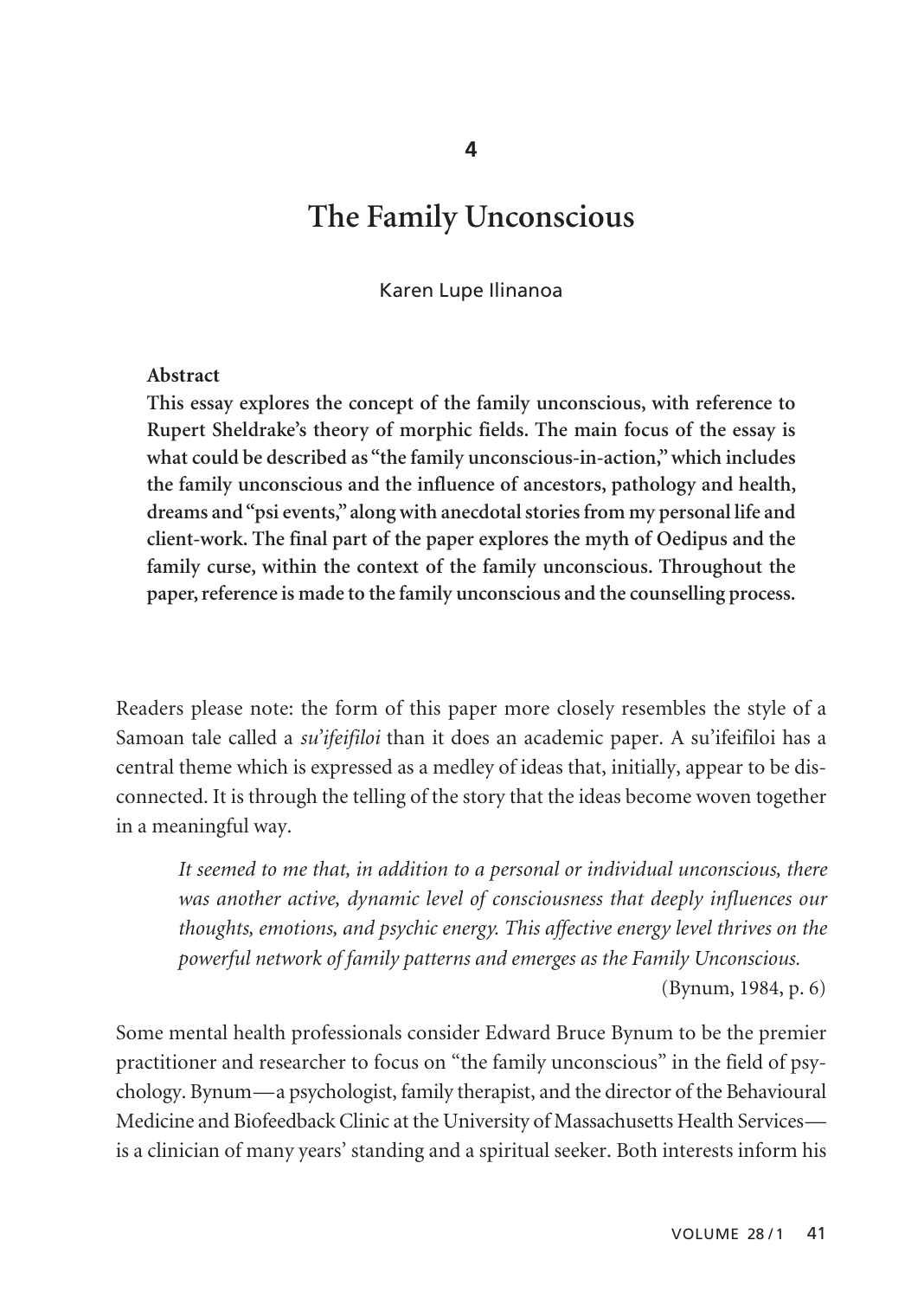theories on the power of the family unconscious, and the importance of its exploration in the counselling room. As Bynum's works are not widely known in this country, this essay explores his and my own understandings on this important topic.

## **What is the family unconscious?**

I first came across Bynum's work when doing research for my chapter in the recently published book *Penina Uliuli: Contemporary Challenges in Mental Health for Pacific Peoples* (Culbertson, Agee, & Makasiale, 2007). I found that his ideas on the family unconscious shed light on my experiences of my own family and became a valuable resource in my clinical practice. His theory of the family unconscious was helpful in strengthening my ability to hold my clients, not only as individuals but also as members of a particular family group.

*In a very real sense each family member is deeply interwoven into our intimate psychological functioning. Each is enfolded and reflected in the other. The fragments of past dreamers are the living tissue of our present lives and all are unfolding toward some new extended identity in the future. This system of shared meaning, shared feeling and shared emotion is generally termed the family unconscious level of the psyche. It is a dimension of our psychological functioning that lies in a space "between" the individual or individuated unconscious illuminated by Freud, and the shared collective unconscious illuminated by Jung. Both Freud and Jung characterise the unconscious as a determined system. However, the family unconscious lies somewhere between their theories of the unconscious and is able to be modified by those who participate in its common or shared field.*

(Bynum, 2003, p. 23)

This "common or shared field" is an intimate web connecting our parents and children, spouses and lovers, friends, and the wider community. The family unconscious is a field with energies that transmit images, feelings, and thoughts among family members and beyond.<sup>1</sup>

The family unconscious is not a modern discovery. It is "old knowledge" carried by indigenous cultures for many thousands of years. Bynum makes reference to the Australian Aborigines and the African peoples, and their understandings of the family unconscious:

*For the Australian Aborigines, the Dreaming, or dreamtime, is conceived of as the eternally present life-principle that must be personally sustained and reinvigorated*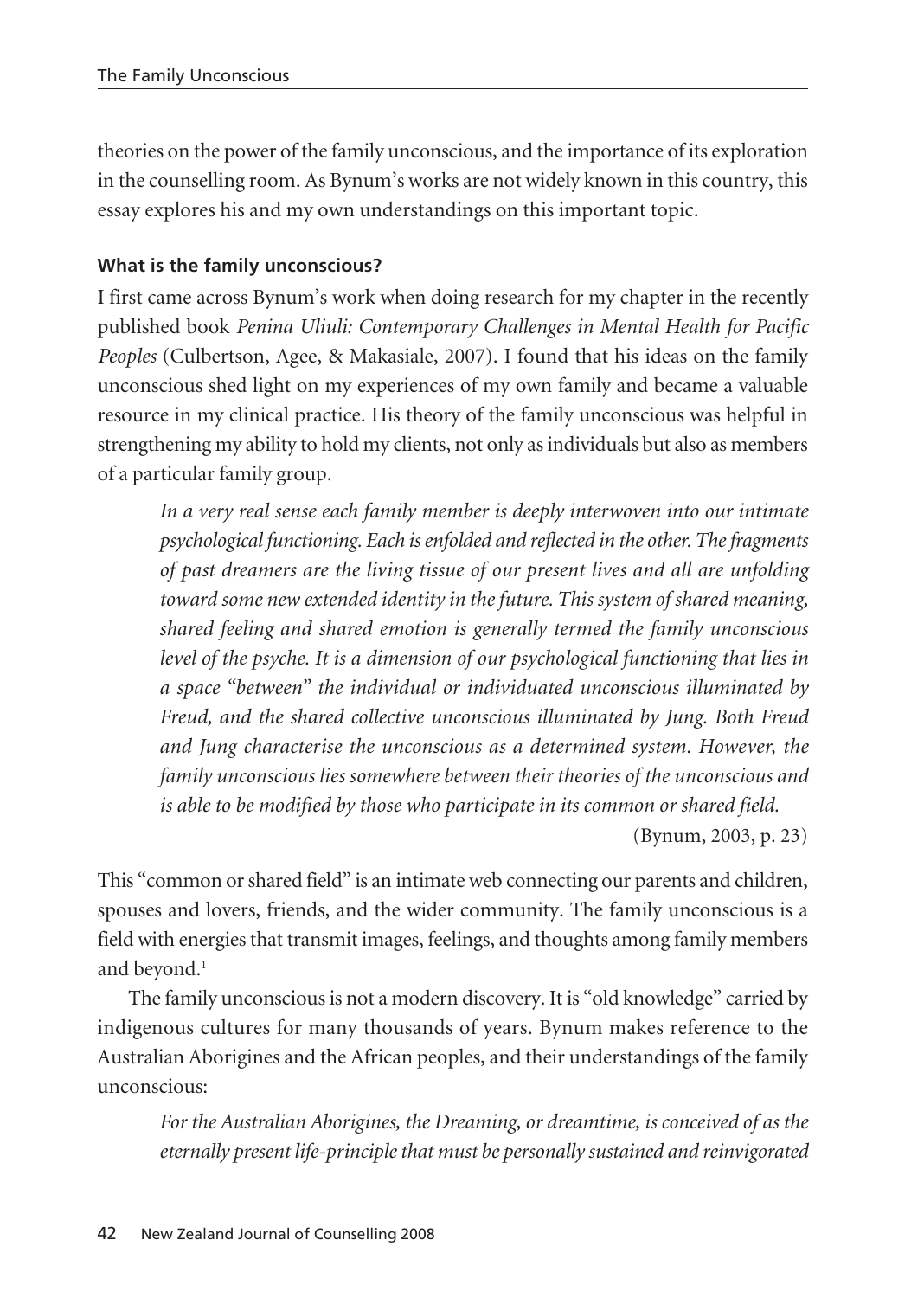*by human beings by way of sacred ritual and belief. The purpose of ritual and ceremony itself is to make a place in the waking world where dreamtime is dynamically active in their lives. This includes the dynamically experienced presence of ancestors and other family members. Here, their family unconscious stretches out to enfold not only the living, but also the mythic and powerful deceased.…*

*In Africa, the importance of dreams—and family dreams in particular—also has a long cultural, clinical, and psychospiritual history. It is a given in many religious societies that family members, both living and deceased, and also the gods themselves, can and do communicate with the dreamer in the dream. This belief greatly expands the personal matrix of experience and causality since this extended family unconscious system enfolds not only the "to be born" and the living, but up to five generations of the departed. The recently departed ancestors are referred to as "living-dead" because they are thought to be in a state of personal immortality and it is through them that the spirit world is believed to become personal. After five generations in this Sasa period, they are said to disappear into the great Zamani. "The living-dead" are thought to be deeply concerned with family affairs.* (Bynum, 2003, p. 30)

In traditional Samoan culture, the concept of dream-dialogue is called *moe manatunatu.* It is believed that through moe manatunatu, the ancestors and family gods com municate with the dreamer (usually a chief) to give spiritual support for important decision-making processes (Tupua Tamasese Ta'isi Efi, 2006, p. 4).

Bynum emphasises that we are born into the field of an already existing family unconscious, then through our own unfolding we make subtle changes to the field. After our death, the field continues to exist. Jungian analyst James Hillman (1989) comments on the themes of the continuation of the family and the interconnectedness of family members:

*We are born into a family and, at last, we rejoin its full extension when gathered to the ancestors. Family grave, family altar, family trust, family secrets, and family pride. Our names are family names, our physiognomies (physical characteristics) bear family traits and our dreams never let us depart from home—father and mother, brother and sister—from those faces and those rooms. Even alone and only ourselves, we are also part of them, partly them.…* 

(p. 196)

The interweaving patterns of intelligence, energy, and motivation within the field of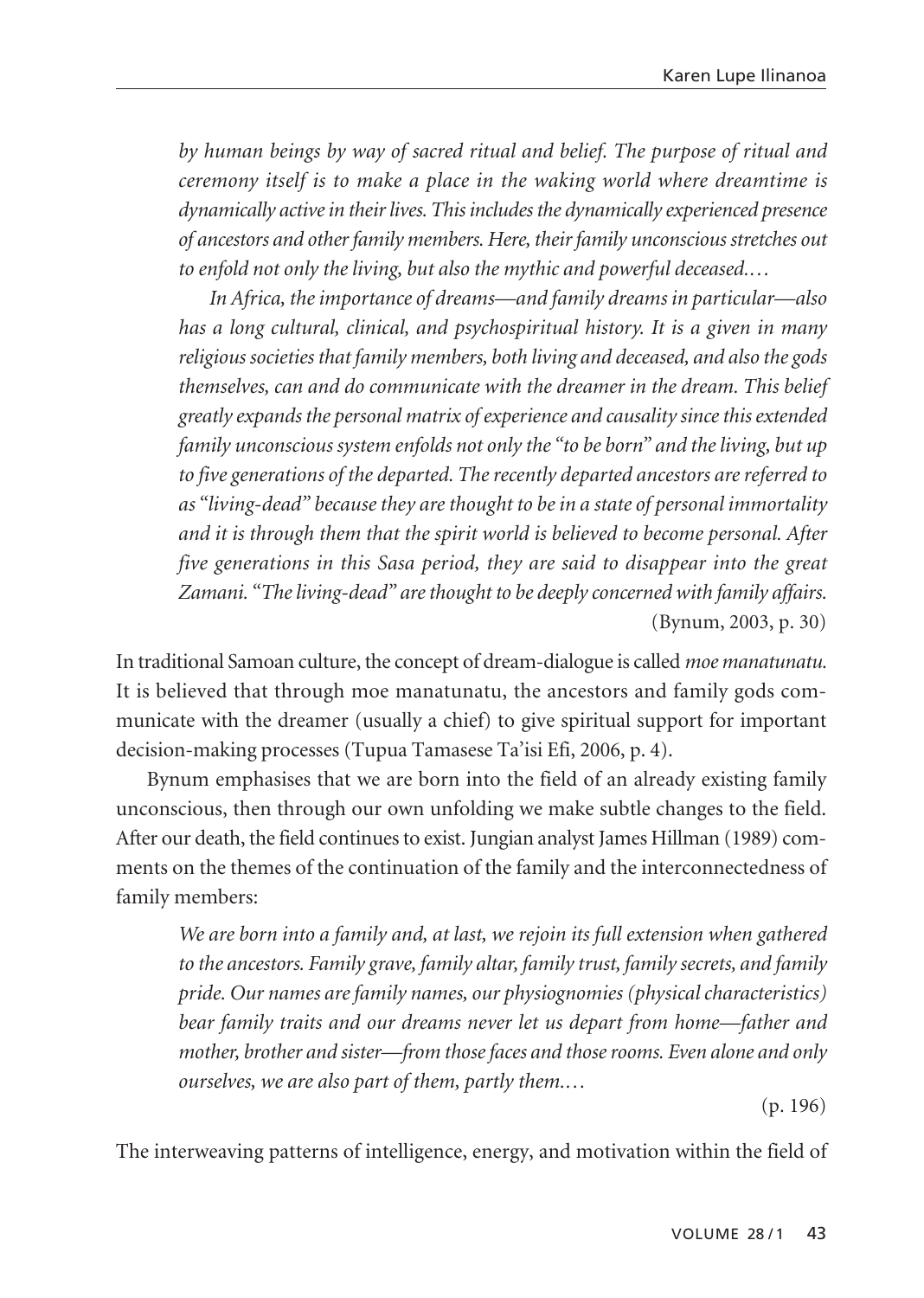the family unconscious are not only located within the individual; they are also located between individuals and hence are non-local in nature. Within this field, the psyche is understood to be an open system rather than a closed, intrapsychic system, and is constantly interacting with other psyches in the field, mostly below the threshold of waking consciousness. Each family member is reflected and enfolded into the intimate psychological functioning of other family members. The imprints from previous generations are alive and active in the current generation. The field is both vast and intimate. Bynum emphasises that the field of the family unconscious originates prior to and deeper than the individualised mental-egoic experience. He also raises the very important subject of individuation, the on-going personal struggles we all face in differentiating ourselves from our families and the collective. From my own understanding, the individuated person is not detached from the group and is able to accommodate dependent/independent needs of self and others from the mature level of interdependence.

Biologist Rupert Sheldrake's ground-breaking work on *morphic fields* and *morphic resonance* in the plant and animal worlds has brought to public awareness the concept of vast fields of stored information potentials that guide the evolution of biological systems. *Morphic resonance* refers to the process of transmission of information from the past across a whole species. This information is carried in a dynamic and evolving morphic field of energy.

Perhaps a real-life example will help clarify the concepts of morphic field and resonance. Sheldrake (1995) tells the story of a group of rats in a laboratory at Harvard University. These rats were taught a new trick. Not too long after the first group learned the trick, researchers in other laboratories located in Scotland and Australia were astonished to discover "their" rats learned the new trick even faster than the first group. Using Sheldrake's theory, we could say that the new information learned by the Harvard rats was transmitted by morphic resonance (like radio signals beaming out into the atmosphere) across the morphic field of the whole species of rats. Hence, by the time the later groups were shown the trick for the first time, they had already received the new information via their morphic field (http://www.sheldrake.org/homepage.html).

From this perspective, the family unconscious also functions as a morphic field for the transmission of information from the past. Sometimes there are moments of instantaneous communication between family members when there is a lifethreatening situation. However, the family unconscious is not species-wide across the whole of humanity; this is the *collective* unconscious. The *family* unconscious is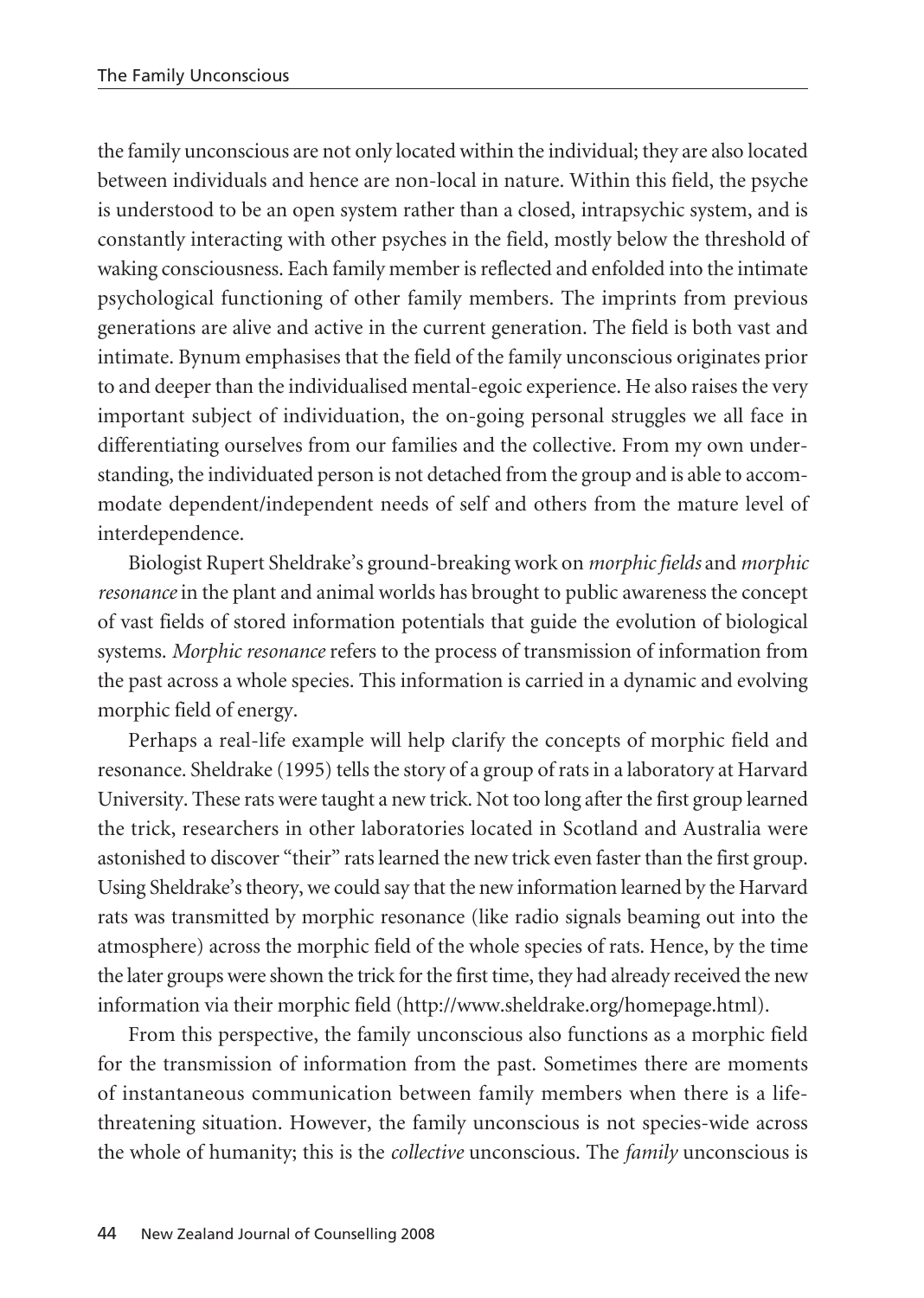specific to family groups, or can sometimes be experienced in groups that function in a family-like manner. Whether our parents, grandparents, and other relatives are alive or deceased, and whether there was a relationship built and experienced or not, we carry their stories which are imprinted into the woven fabric of our family lineage. Our ancestors are the human ground that we stand upon. Our psychological growth and development has been, and continues to be, unconsciously shaped by our forebears' experiences of love, loss, triumph, and tragedy. Their patterns of relating, not only *how* they thought but *what* they thought, their life experiences, and perhaps more importantly, how they responded to those experiences and much more: we carry these stories from the past, whether or not they form part of our consciousness.

In a recent interview, Chilean film-maker Alejandro Jodorowsky (1999) speaks with deep feeling about his perception of his own family unconscious:

*I realized that we had a family unconscious … I am thinking family. My illnesses were created by my family. My behaviour, the way I live, my conception of money, my emotional and sexual relationships are all created by my family. Indeed the psychological and genetic field that I come from marks my whole life … If I want to understand myself; I have to understand my family tree, because I am permanently possessed as in voodoo. Even when we cut ties with our family, we carry it. In our unconscious the persons are always alive. The dead live with us.* (http://www.jaybabcock.com/jodomean.html)

#### **Dismantling of the extended family system**

Until very recently in human history, the normal living arrangement was an extended family group. This is still the situation for a large percentage of the world's population. It was in the United States, however, that the associated concepts of suburbia and nuclear family first emerged, and the rest of the Western world then rapidly followed suit. In his book *The Biology of Transcendence*, Joseph Chilton Pearce (2002) observes:

*In the 1890's roughly 94% of Americans lived on farms where the extended family was the rule because it was economically expedient. One hundred years later, 96% of all Americans live in cities and towns, which is most expedient for corporate, political, or state-religious concerns, but is unviable and disruptive to the nuclear family.… Michel Odent points out that the nuclear family by itself is an unnatural and nonviable relationship, but when the nuclear family is at the nucleus of the extended family, and the extended family of society, the system*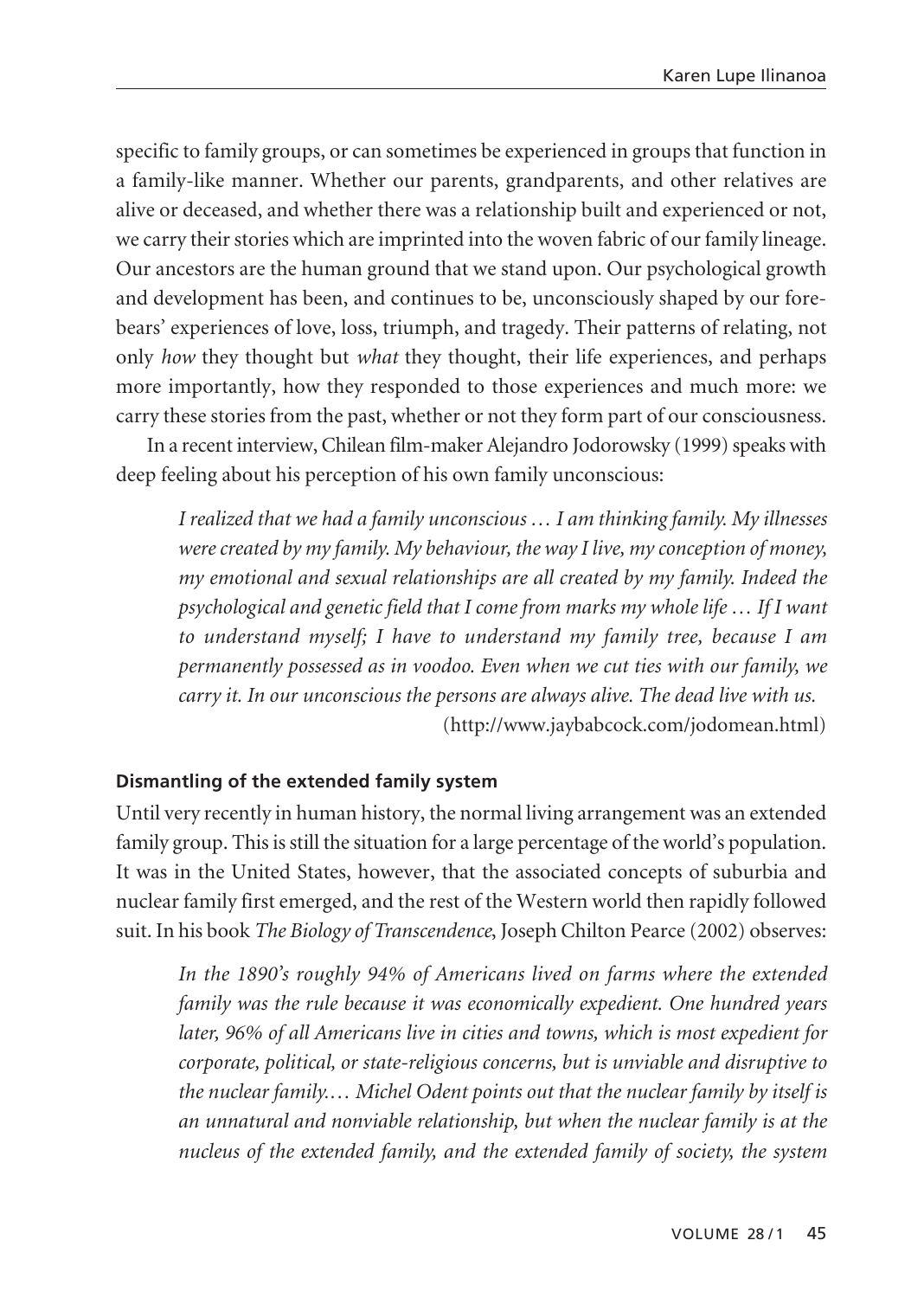*works beautifully. If you strip away the extended family however, as we have largely done, the nucleus implodes.* 

(p. 253)

The breakdown of the extended family system has occurred throughout the West in a relatively short timeframe. Previously, individual consciousness emerged from the nest of the family unconscious where it was embedded. The extended family system where three generations lived, loved and fought together provided a strong and unified holding matrix for each family member. Jungian analyst Donald Kalsched (1996) clarifies this sense of "holding":

*To have a childhood requires a* holding *environment in which the child can fall back on caretaking parents. The child does not have to "hold itself together," there is someone else present to do this. D. W. Winnicott has shown that when this "good-enough" facilitating environment is provided, growth of the child's personality can occur.*

(p. 48)

The obvious disadvantage of living in an extended family system, from a Western perspective, is the lack of freedom from fairly rigid family roles. However, the pressure on parents today in a nuclear family system, without extended family support, is enormous. As well as providing a cushion of practical and emotional support, in Bynum's (1984) view, the extended family also provides a significant benefit to psychological health. A healthy connection to one's family unconscious provides a buffer from the field of the collective unconscious. The invasion of such contents into an individual psyche seriously disturbs psychological functioning, as in a psychotic episode.

*When we lose the intimate connection to the field of energy of the family unconscious and fall prey to the illusion of absolute autonomy or individuality, we run the risk of real illness and a sense of being grounded. Dynamic interconnection and interdependence is vital to our well-being.*

(Bynum, 1984, p. 22)

# **Health and pathology**

In the family unconscious field, there is a shared body of imagery, affect, ideation, and feeling that influences the functioning of family members. If this shared body has developed in a significantly unbalanced way, a symptomatic disturbance will arise in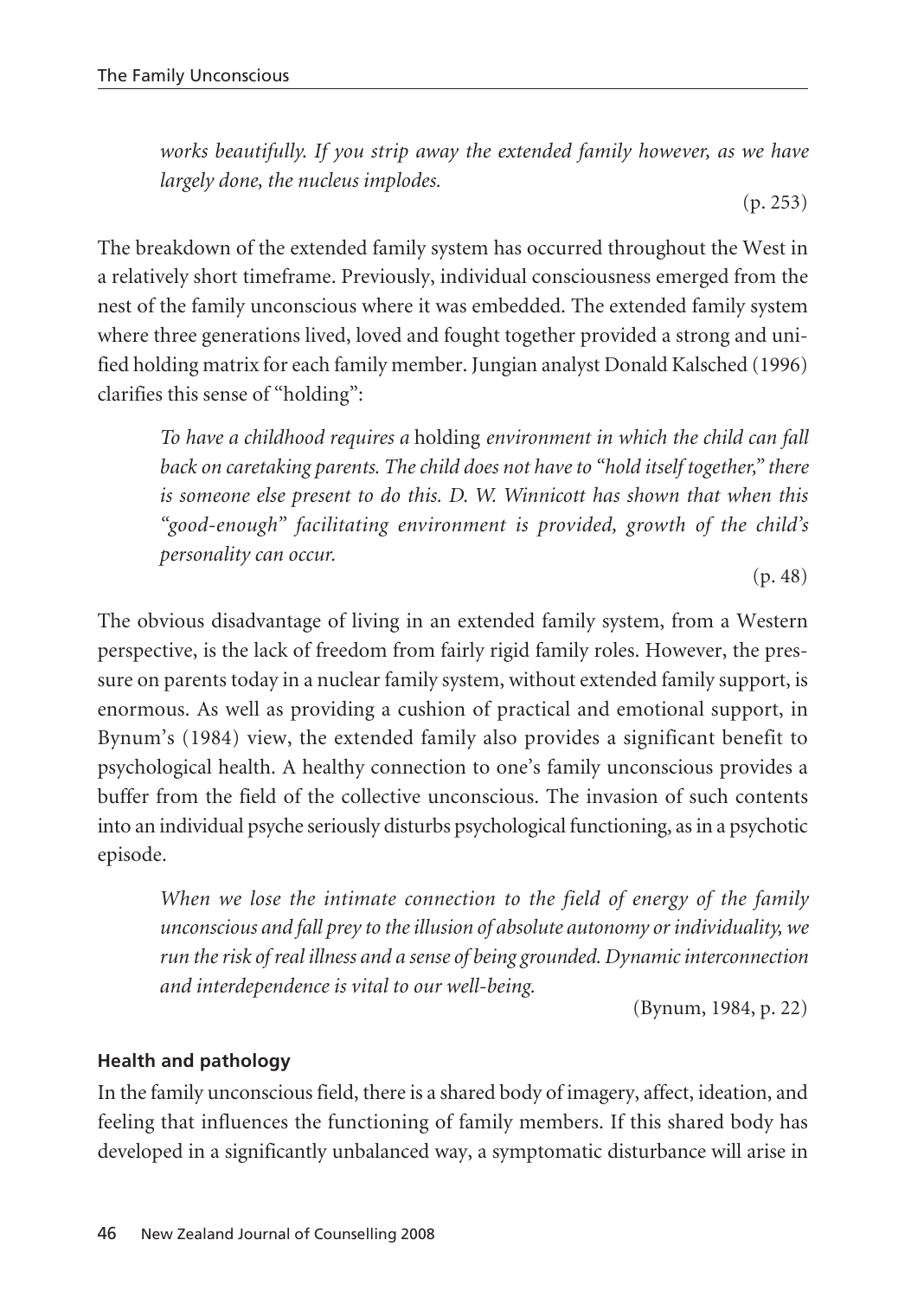family members. The symptomatic disturbance, according to Bynum (1994), is really a contraction of life-force around a shared dysfunctional family unconscious image.

*The family's influence on health and illness is immense. Whether it be a physical illness or disease process, an emotional or behavioural problem, or that elusive somatizing or psychosomatic disorder, the reactivity of the family matrix is crucial to its outcome on many levels.* 

(p. 283)

One of my clients exhibited a significant pattern of paranoid ideation that ran through his family system over several generations. The shared unconscious image that *the world is a very dangerous place*, together with a powerful affective charge, emerged in different family members in a diverse array of symptoms, such as agoraphobia, depression, and the high use of alcohol to manage anxiety. Another example includes the recurrence in an individual of a symptom or event that also occurred in a parent at a similar age. I recall one of my clients who suffered a psychological breakdown at age 38. This turned out to be the same age at which her mother went through a similar experience.

A friend of mine recounted a comparable event in his larger family system. When his father was five years old, his grandfather moved the family (including the only child) to a rural farm and "disappeared" into the long hours of agricultural labour. When my friend, the eldest child, was five years old, his father got a major job promotion, and began to be gone frequently from the rest of the family. When my friend got divorced, he realised that his eldest child was five years old. In the unconscious of that intergenerational system, the age of five seems to be a dangerous one for eldest, or only, children.

*Research into the field of family systems and psychosomatic illnesses has uncovered a plethora of conditions spread across several generations of family groups including asthma, diabetes, chronic muscular pain, migraine headaches, gastrointestinal disorders, ulcers, even cancer and leukaemia.*

(Bynum, 1994, p. 284)

In the field of family systems theory this phenomenon is known as the multigenerational transmission of symptomology (Bynum, 2003, p. 285). Alberto Villoldo, a psychologist and medical anthropologist, underwent shamanic initiations with Inca and Amazonian shamans. He writes about the transmission of psychological wounds across the generations: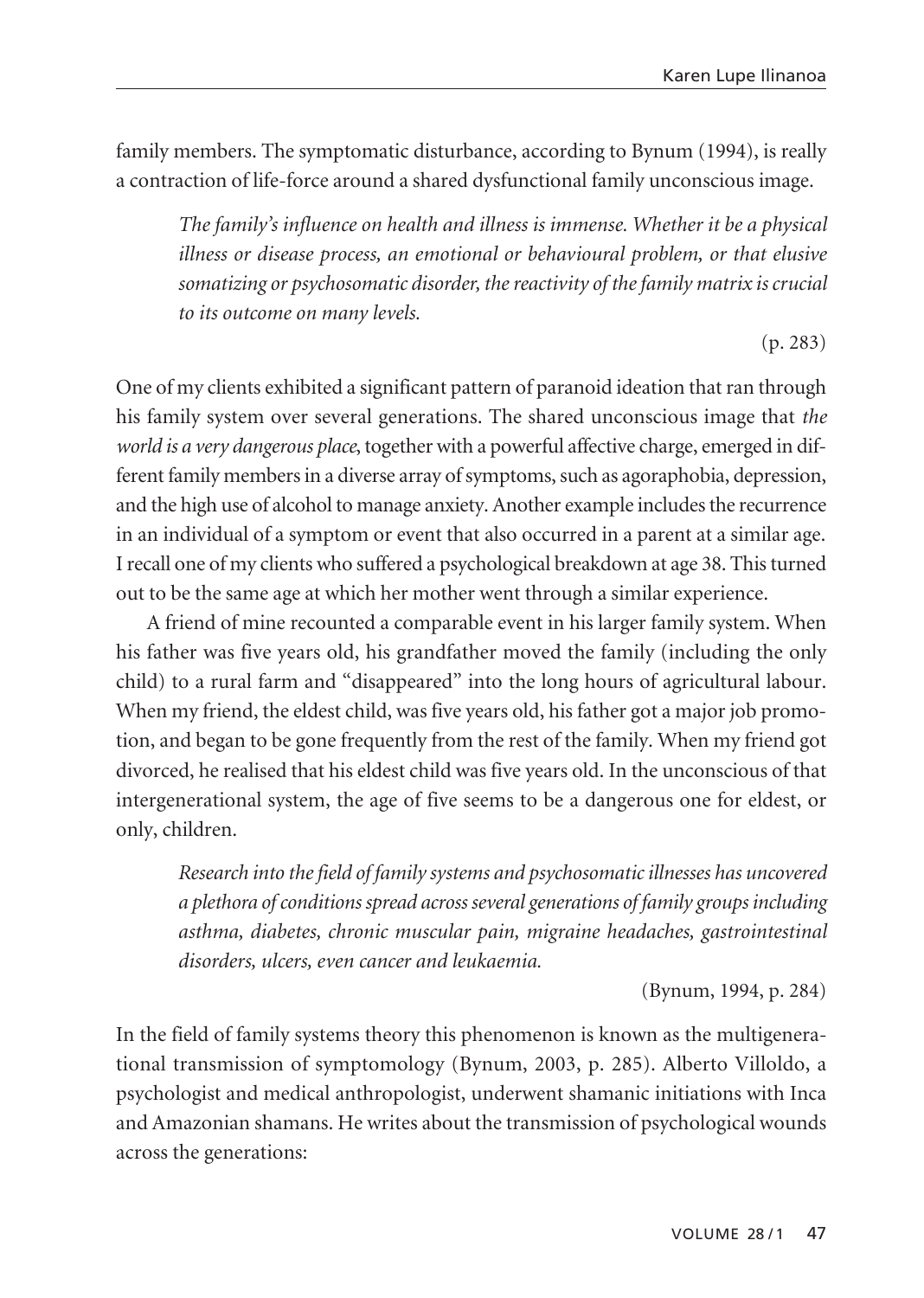*We can also suffer from ancestral wounds that have been passed down from one generation to the next—perhaps endured during the Holocaust, the Great Depression, or a revolution. No matter what the cause, we inherit a set of beliefs from our wounded ancestors that we take for our own. Negative attitudes about abundance, scarcity, success, failure, security, sexuality and intimacy can all come from this ancestral wounding. When this kind of generational soul loss is handed down, children are plagued by issues they didn't even experience in their own lifetimes, yet they end up suffering from despair and self-judgement as a result.* (Villoldo, 2005, p. 49)

I have found in my counselling work that the notion of ancestral wounds/trauma has given my clients a sense of relief and comfort. It helped them to know that not all their difficulties were personal. For those clients who were mothers with dependent children, it has been moving for them to realise that, through the counselling process, they had the opportunity to transcend the limiting beliefs and behaviours they had inherited, thus releasing their children as well as themselves. Considering the influence of the family unconscious, I have found it invaluable in the counselling process to undertake a genogram with each new client. Genograms are most important tools for uncovering these repetitive, unconscious, intergenerational patterns in families, and many counsellor education programmes in New Zealand now incorporate routine training in constructing and reading genograms. In the US, virtually every credentialing organisation for mental health professionals requires that case studies for qualification include a genogram of the client under discussion. (For more information on genograms, see McGoldrick, Gerson, & Shellenberger, 1999.)

### **Dreams and psi events**

Dreams are an important form of communication between members within the family unconscious. When working therapeutically with families, Bynum requests that each family member keep a dream journal to bring to session each week. One of the benefits of this method is that there is plenty of unconscious material to work with. Secondly, as a family dream reflects the unique perspective of the dreamer within the life of the family, each family member has the opportunity to "feel with" the inner experiences of their significant others. In his book *Families and the Interpretation of Dreams*, Bynum (2003) provides clear guidelines for practitioners working with family dreams with an individual, couple or family group: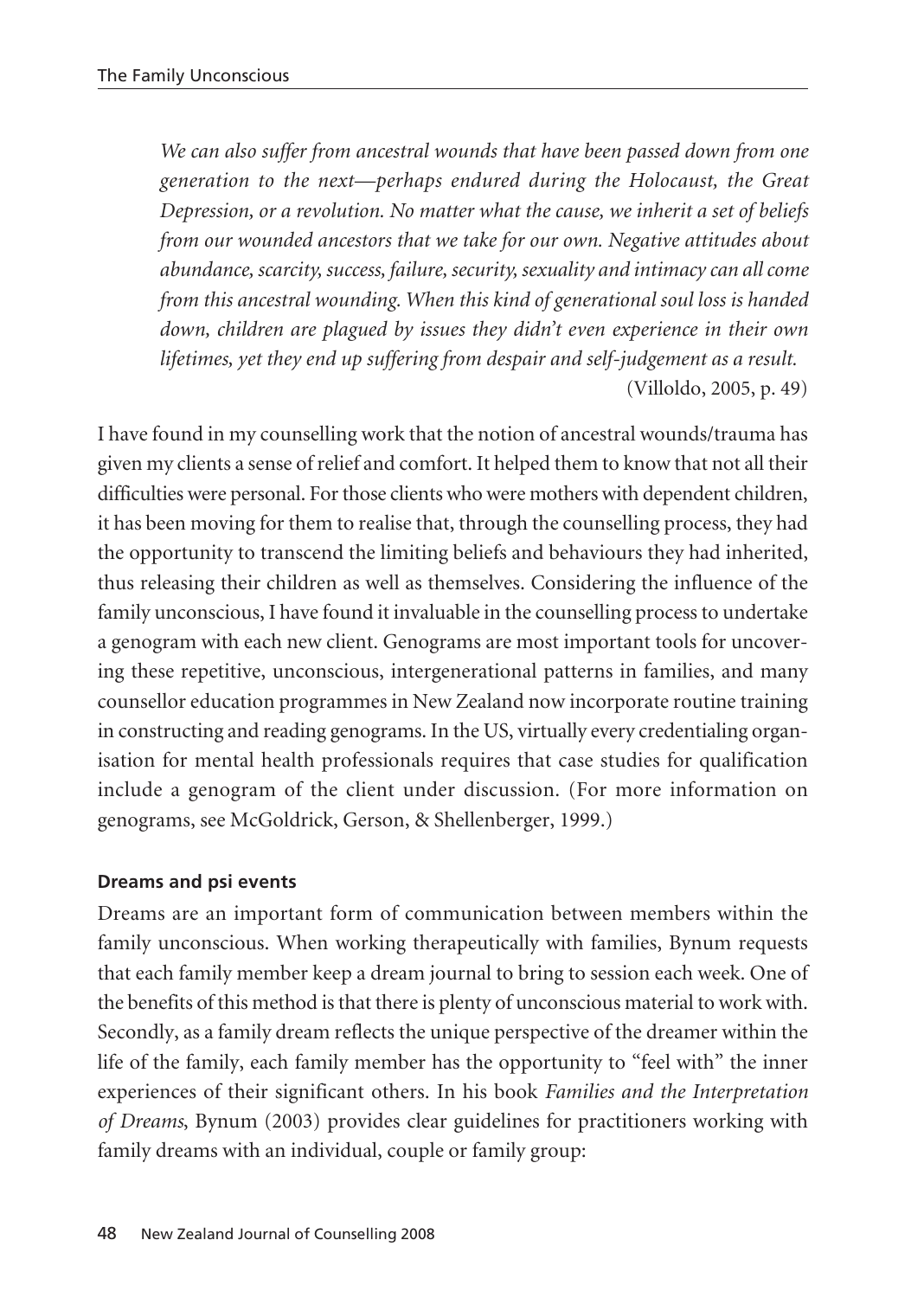*Working with dream imagery and dream symbolism in a family or larger group situation greatly expands one's own boundaries, yet maintains a sense of external cohesiveness and integrity. This often stimulates similar processes in others. One can begin to see how an issue in one's own life is stimulated and unfolds systematically in the lives of others with whom one is intimately involved. This occurs both on a psychological and somatic level.*

(p. 192)

Bynum emphasises the normality of "psi events" (such as telepathy and precognition) among family members. He posits that this is simply another way in which information is transmitted through the field of the family unconscious. Also significant is Bynum's finding that psi events are most likely to occur where high levels of compassion and altruistic concern for family members prevail in a family group.

*There's much evidence to support the argument that the healthier the family is, the more likely they are able to communicate deeply (psi) not only in waking state but also in dream state, including communication about powerful subjects.* 

(Bynum, 2003, pp. 90–91)

I recall working with one of my clients who brought such a dream to session. In the dream she saw her brother's car crash into a tree. She ran to the car and found him slumped over the wheel, unconscious and seriously injured. She knew he would die. In session, my client reported that in the dream she had felt dead inside. We looked at her dream from a symbolic perspective: what was the dream pointing to about her own psycho-dynamics? We also explored the historical and current relationship between her and her brother, and the family patterns of dealing with powerful emotion. After the session, I was puzzled by the dream. It was powerful and gripping, and yet I felt somehow that we'd missed the essence of it.

Roughly four weeks later my client rang up, deeply shaken, to tell me that she couldn't come to session that day as she was on her way to hospital. Her brother (who was in his mid-twenties) was in intensive care due to multiple injuries he'd suffered in a car accident. Sadly, he died several days later. My client told me afterwards that the dream had helped her to cope with the tragedy of his death; it had prepared her for the shock of his sudden demise and she was able to support other family members who didn't fare as well as she did. World-renowned physicist Stephen Hawking came to the conclusion, from his research on the nature of the space–time continuum, that the near future sends ripples (waves) into the present (Hawking, Thorne, Novokov,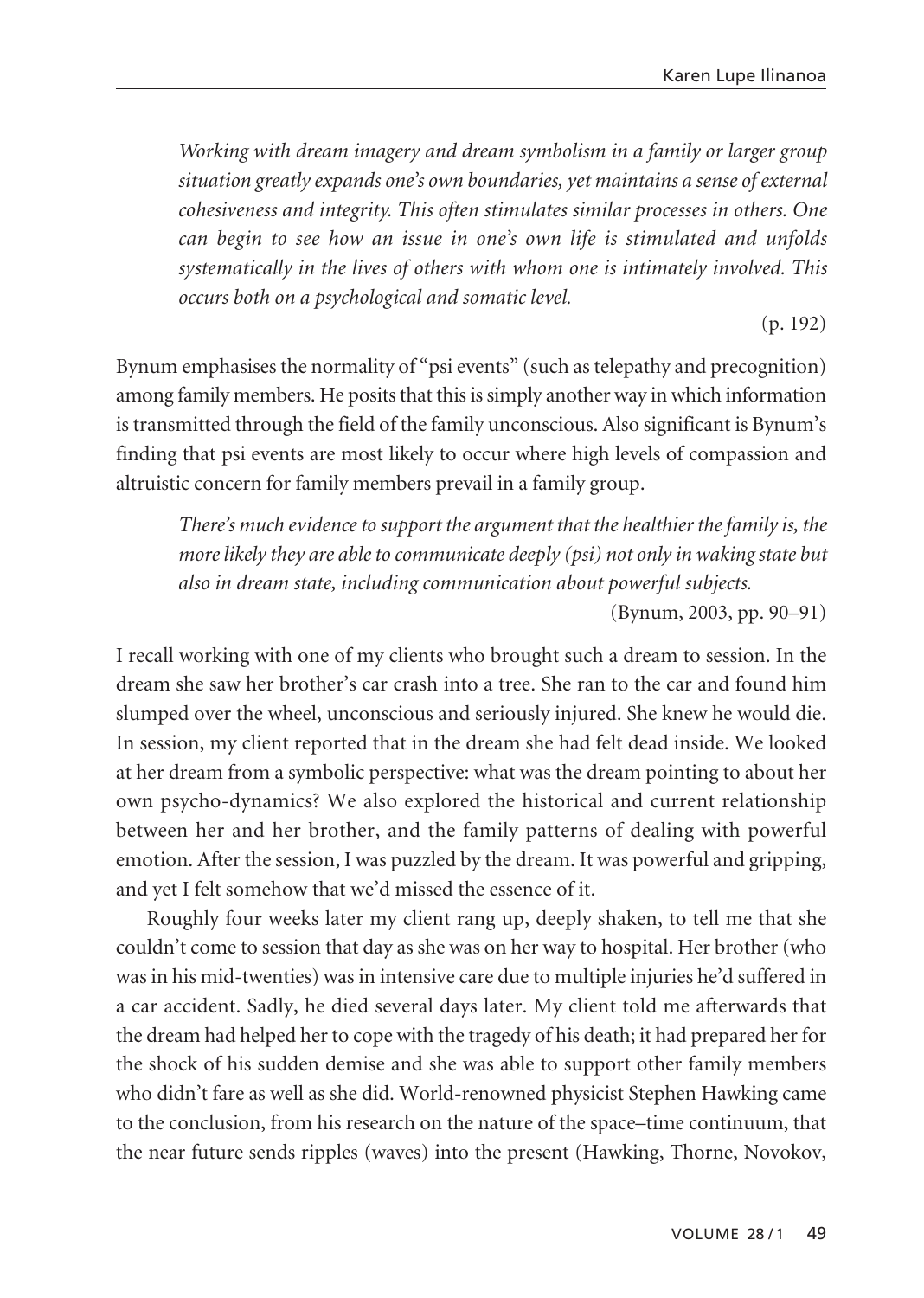Ferris, & Lightman, 2002). Seen from this perspective, we could say that waves from the near future about the fatal accident were transmitted through the field of their family unconscious (my client and her brother) and the information then communicated to my client in her dream. As Bynum (1984) says, "The dream is more primary process mode and closer to the heart-beat of the family" (p. 34).

Perhaps unwisely, I started writing this article two days before my late mother's birthday. As counsellors, we are aware that anniversaries can activate the memories and emotional field connected to a significant other. Not surprisingly, I found it hard to focus on writing when feelings of loss and sadness continually rose up. However, instead of these feelings gradually dissipating, I felt increasingly raw inside and heavy in my body to the point of physical lethargy. With this listlessness, I also began to experience vague fears about the future which hadn't been there before. During this time my computer crashed so I couldn't write anyway. I decided simply to be with this experience. I had no idea where this raw heaviness and lethargy was coming from. It felt qualitatively different from the grief associated with my mother's death. After several days in this emotional/somatic fog, I had a dream which helped me to understand what was going on.

The dream begins on a large sportsfield in the middle of the night. I'm walking across the field and find my male cousin sitting alone on the ground (in the dream he's about four years old, however his actual age is mid-forties). He is confused and distressed. When I kneel down beside him I know that he's infected with intestinal parasites. I carry him back to his family home where his mother and sisters are waiting.

To give a context to the dream, my cousin's mother is the sister of my mother. His mother and my mother happen to share the same birthday. My cousin's family had lost their father suddenly the previous year, so at the time of this recent birthday my aunt experienced the double loss of her sister and her husband. As explained by Bynum, the psyche relaxes and opens during sleep. At this time, communication occurs when psyches within the field of the family unconscious "touch" one another. A clue that some form of communication has taken place is either through a dream or a strong felt-sense of the other person upon waking. I understood from my dream that, at a deep level, my psyche had touched my cousin's psyche. This occurred, I believe, due to the shared themes of the death of a parent and the shared birthdays of our mothers, which were often celebrated together with both families. My psychic field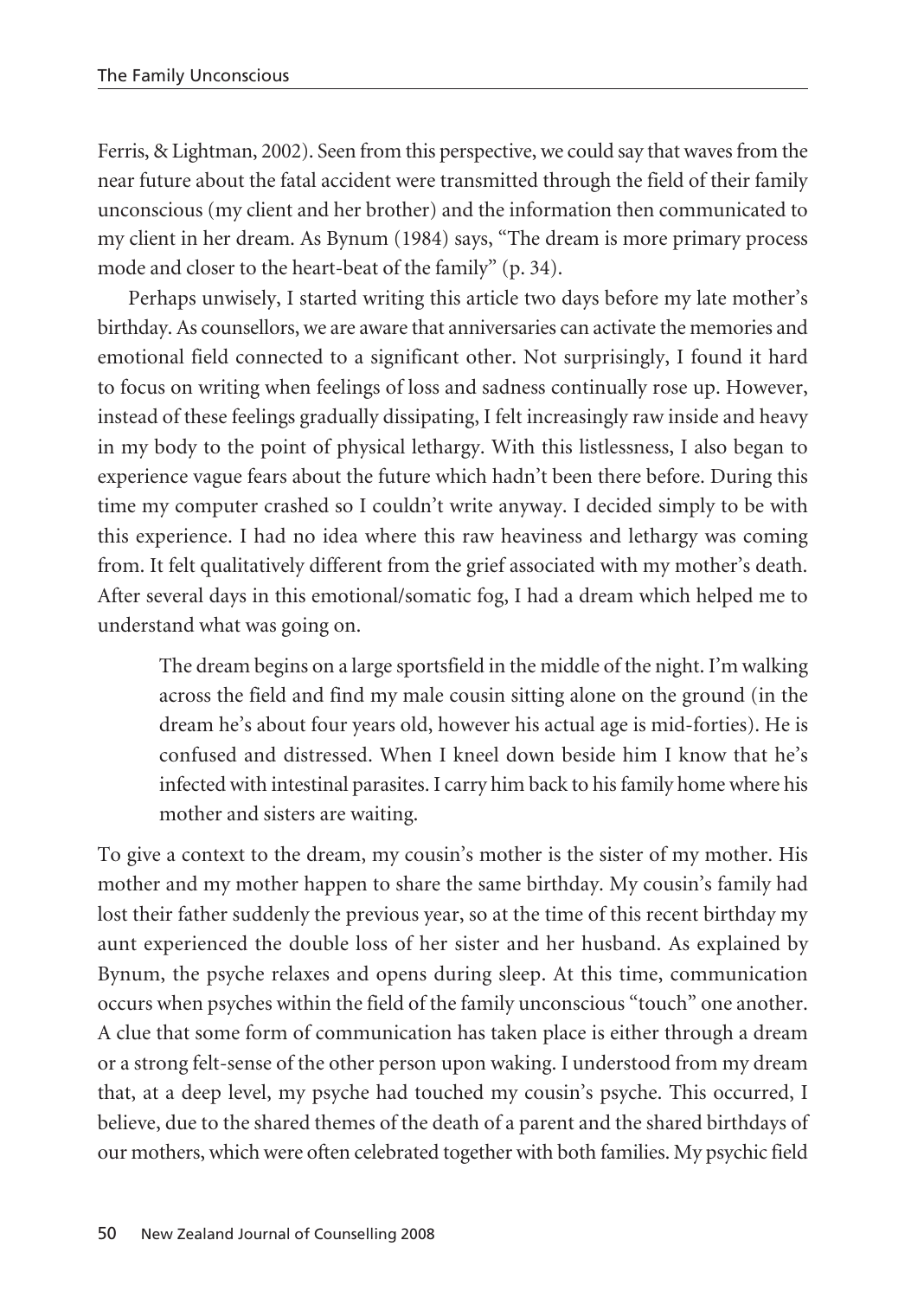was very likely resonating at a similar enough frequency to my cousin's psyche to allow morphic resonance to occur. In the field of our shared family unconscious, I became "infected" with the grief of my cousin's family.

The motif of intestinal parasites is an interesting one. In the body, they cause problems at the level of base chakra, which focuses on life/death events, the drive for survival, and kinship themes of the family group (for Bynum's model of the chakras as a developmental schema for the family group, see 1984, pp. 100–113). The death of a parent sends powerful waves through the family unconscious. Death and birth are archetypal events that register strongly across this matrix. The death of a parent, even in adult-age children, stirs up very early survival fears that are held in the body. The eggs and larvae of the most common types of intestinal parasites reside in the soil and are usually spread by children. In my dream I walk across a field and find my young cousin who is infected. The field/soil in my dream is a metaphor for the field of the family unconscious and the parasites from that field are those deep survival fears that "eat away on the inside," taking energy from the body-mind system. I had this dream just when the "infection" had run its course. This experience confirmed to me how deeply we are affected by family members and that this influence is beyond the usual constraints of time and space. Of course the reverse is true: that I am also affecting others within the field of my family unconscious.2

During a counselling session, one of my Pasifika clients reported that she could see (in an inward sense) a large group of her ancestors in the room. I couldn't see them, although I felt an energy shift in the room when they appeared. They stood in a half circle around her, which my client experienced as comforting. I welcomed her ancestors into the room, where they remained standing quietly in the same place. My client described in detail the clothing worn by each ancestor. Many of the outfits puzzled her as she'd never seen these styles before. The same group of ancestors, in the same clothing, appeared in sessions on many later occasions. Mostly they remained silent, but sometimes she asked them for advice on current matters. One of the ancestors appeared to be the spokesperson for the group and readily responded to her concerns. It then struck me that perhaps my client would benefit from doing a family tree. She liked the idea and set to work straight away. She found it a meaningful process and especially exciting when she recognised one of her ancestors from a very old book she found in the library. It turned out that some of her ancestors' clothes were worn by members of the royal family. Their story was long and complex, filled with betrayal and heartbreak.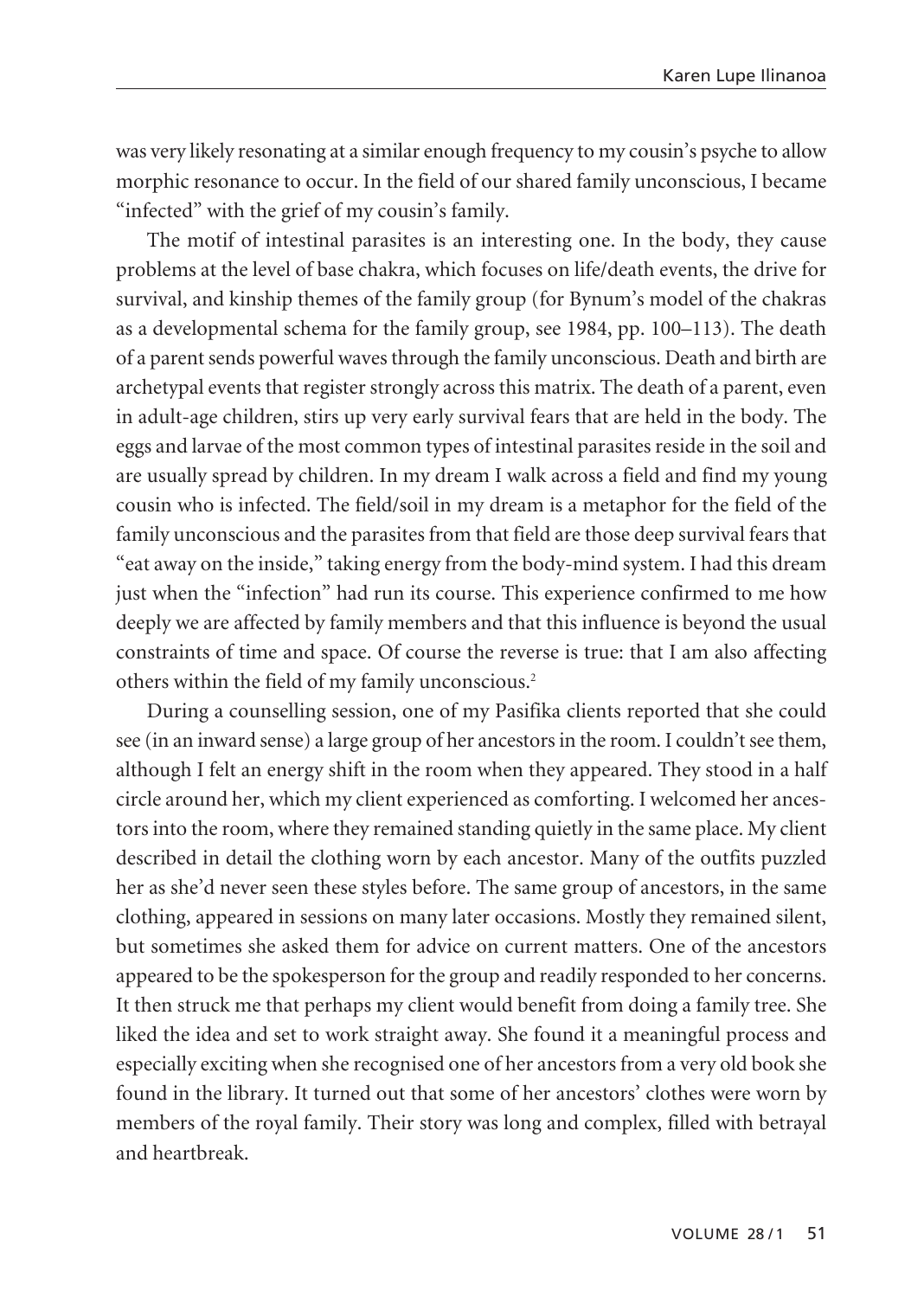Undertaking the construction of the family tree gave my client a new sense of dignity and belonging. Her identity as a Pasifika woman living in New Zealand's multicultural society was strengthened. The earlier despair from feeling overwhelmed by the impact of colonisation was lessened. Her deepest fear was that the cultural treasures from the past were rapidly disappearing. In one very emotional session she sobbed, "It's all gone!" We wept together. The undertaking of her family tree gave her another perspective, in which "it" (the cultural treasures) hadn't gone at all. She needed only to turn around and look for them. At the time I was a new counsellor and did not know about Bynum's works on the family unconscious. However, many years later, I now understand that our cultural treasures are accessible through the family unconscious—that each one of us carries cultural and other knowledge reaching back many generations. Such experiences serve as a reminder that there is so much we don't know. There are times in the counselling relationship when it can seem that we are called to witness a great Mystery.

# **The Oedipus myth and the family curse**

Due to the writings of Freud, most of us are familiar with the concept of the oedipal triangle: a young boy's unconscious desire to kill his father and marry his mother. However, there are other ways of interpreting the classical Greek myth, in addition to the Freudian interpretation, which focus on the intrapsychic perspective.

We carry the mystery of our history which reaches back, beyond our current lives, directly to the family lineage. As well as our genetic blueprint, we inherit deeply entrenched emotional and cognitive styles, and natural talents such as in the field of poetry and mathematics. On the shadow side of the family legacy, there are those dark secrets (skeletons in the closet) and a whole raft of pathologies (using this word in its original meaning, "sufferings of the soul") that no family unconscious is completely free of. Perhaps one of the most disturbing patterns in a family unconscious is what is known as the family curse. Both the Oedipus and Elektra myths share the same mythic theme of the family curse. I have decided to focus on the Oedipus myth, as it is more well-known, to explore the family curse and its relevance to the family unconscious.

King Laius (father of Oedipus) is head of the House of Thebes. He offends both Apollo and Artemis, who are the divine protectors of children, by raping a youth who is the son of his friend. The Oracle informs King Laius of the divine deities whom he has offended. He is told that he will meet his death at the hands of his own son. At this point it is possible for Laius to stop the curse by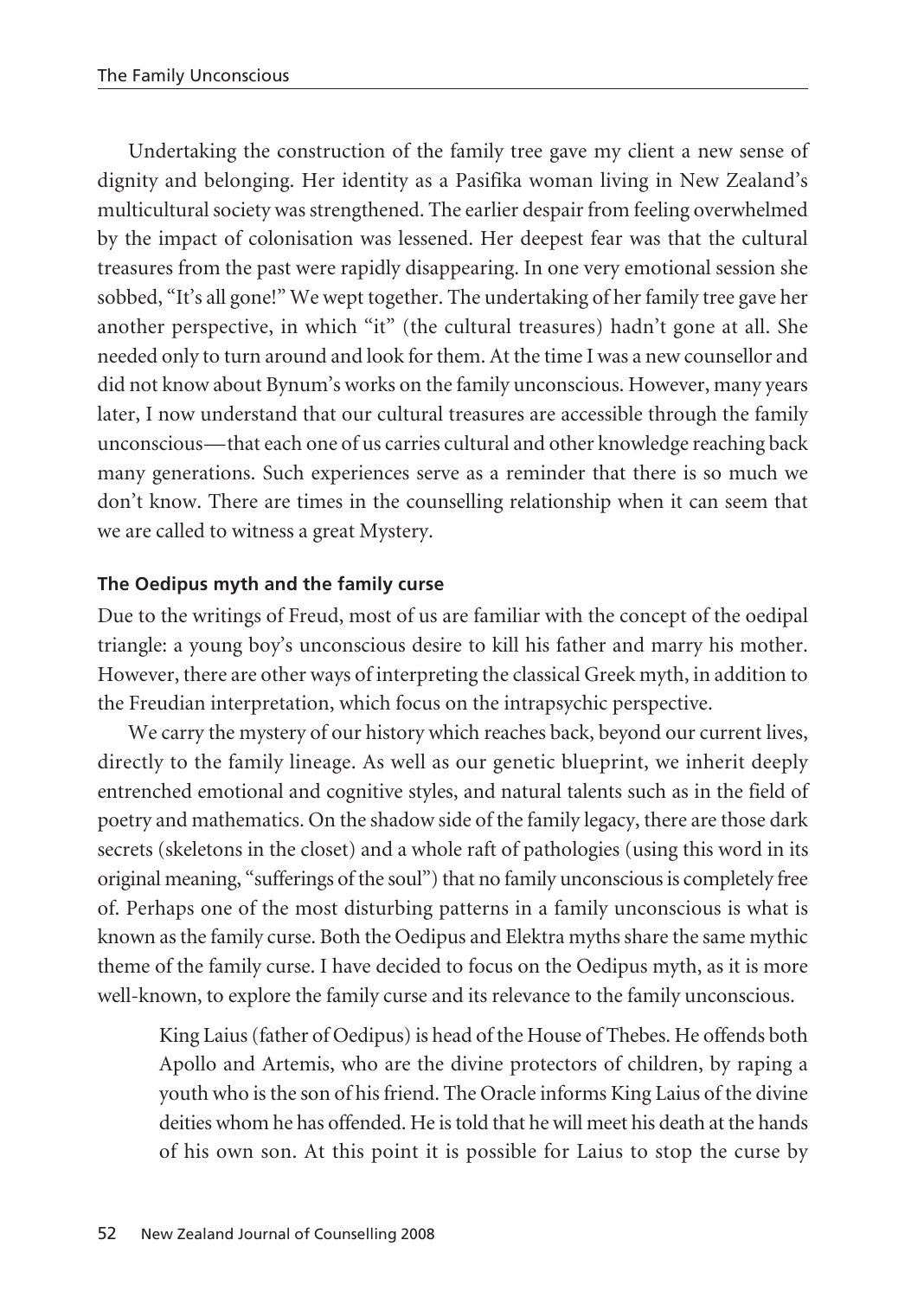admitting his crime and humbly making an offering to the god and goddess to expatiate his wrong-doing. Out of arrogance he refuses to accept the sentence. He secretly tries to avoid punishment by curtailing sexual relations with his wife, Queen Jocasta, without explaining the reason. She feels hurt and rejected, and manages to seduce Laius when he's drunk. She becomes pregnant and eventually gives birth to a baby boy. Laius again tries to cheat the Oracle by leaving the new-born baby on a hillside to die. He nails the baby's feet with a stake into the ground. The wrath of Apollo and Artemis is compounded by this cruel act, and now the entire city of Thebes is cursed by the presence of a giant Sphinx. The abandoned boy is rescued by a kind shepherd, who gives him the name Oedipus, meaning "swollen foot." He grows up believing that his parents are the King and Queen of Corinth. As a young man Oedipus also consults the Oracle and is told that he will one day kill his father and marry his mother. Oedipus, like his father, tries to cheat the Oracle. He flees Corinth and runs straight into his destiny. He meets his birth father on the road. The unknown older man has blocked his way and speaks to him in an abusive way. In a fit of rage, Oedipus kills Laius. He then confronts the Sphinx and through this heroic act frees the city of Thebes. Thus he wins the kingship and, unknowingly, the hand of his mother, the Queen. When Oedipus discovers the truth, he is so horrified that he blinds himself and eventually dies an outcast. His mother commits suicide. However, the curse continues on through his children and is not spent until every last member of the House of Thebes is dead.

The myth of Oedipus, in all its shocking brutality, provides an excellent example of a disturbed family unconscious. The story can be read on both symbolic and literal levels. On the symbolic level, the abuse of one's God-given gifts and talents (the creative inner children) out of greed, arrogance or ruthless ambition is essentially self-destructive. Such an attitude, compounded by wrong-action, flows through the family unconscious to future generations. The flow-on effect to descendants may cause major disruptions to their unfolding individuation process by the contraction of life-force into symptomology (as discussed earlier) or by diverting life-force through unconsciously "acting out" the family myth. On the literal level, we are aware, as counsellors, that cruelty towards children in the form of physical and/or sexual abuse has serious consequences for several generations. Although the myth contains a severe warning, it also hints that by taking a different approach from that of Laius and Oedipus, a better outcome is possible.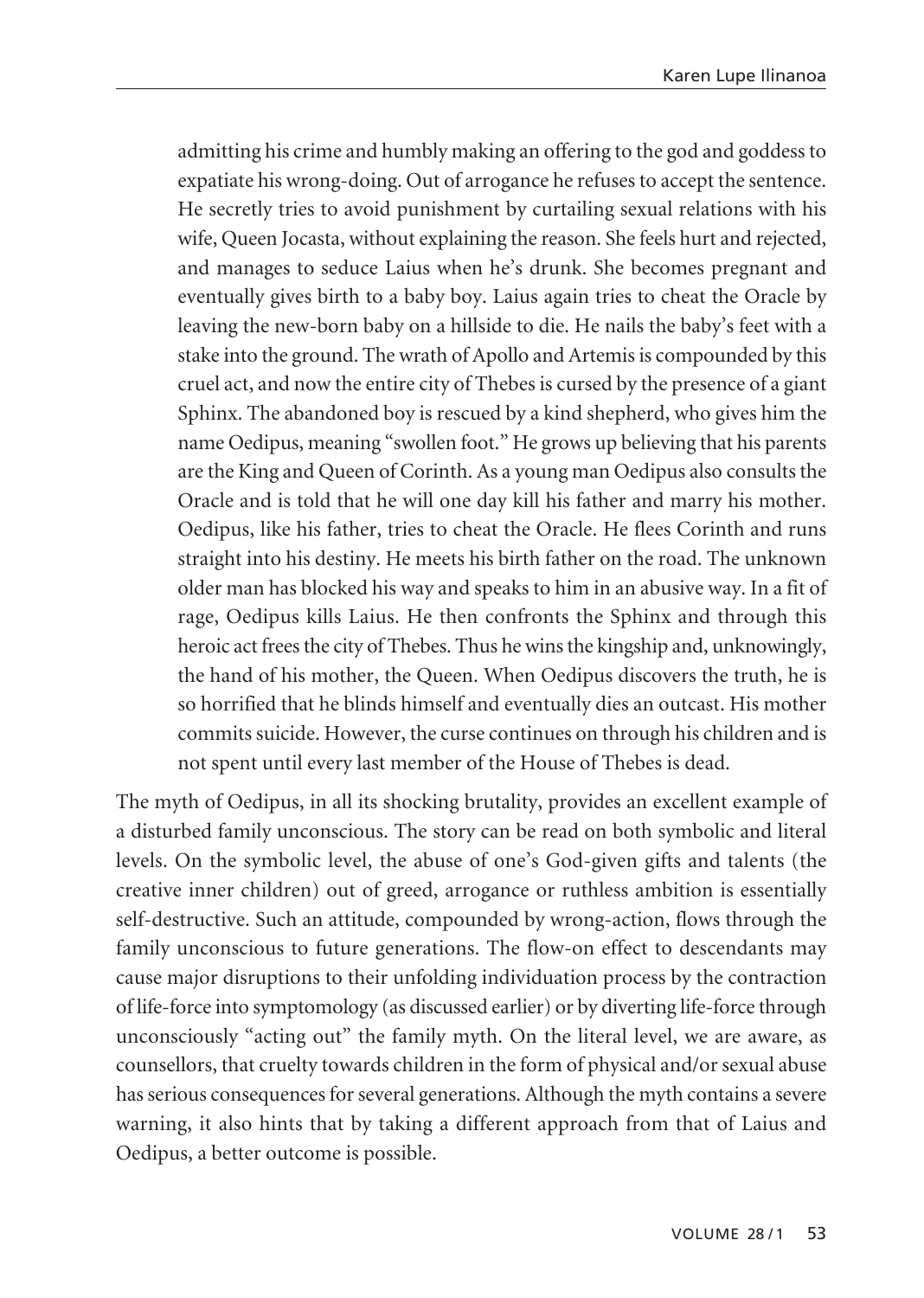By being willing to struggle honestly and humbly when confronting the reality of one's family myth or curse, in all its ugliness, it is possible to make choices that are lifeenhancing. These life-enhancing choices then flow back into the family unconscious and have a positive effect on other family members, including descendants. This is relevant to our work as counsellors, as there are many clients who come from family systems that have been unhealthy over many generations, and whose family members appear to be "cursed" in one way or another. Exploration of the mythic themes of a client's family patterns—the deeper stories that are enacted and often disguised by personal experience—can facilitate the healing process within the counselling relationship. Rather than deny our family roots, it is vital that we counsellors and clients understand, live with, and address them as creatively as possible.

# **Conclusion**

Within the scope of this article, it has only been possible to touch lightly upon the concept of the family unconscious, its "field" nature, and the diverse associated activities within the personal sphere. For further reading, Bynum's books, which provided the backbone for this discussion, are listed in the bibliography. Bynum's website, The Obelisk Foundation (http://www.obeliskfoundation.com/), also provides information on the family unconscious, as well as his on-going research project on family dreams.

The final words rightly belong to Bynum (1984): "In its healthy form the family unconscious is the taproot of compassion" (p. 196).

### Endnotes

- 1 Readers with a scientific "bent" will find Lynne McTaggart's book *The Field* very helpful. This book has been meticulously researched and provides up-to-date findings from quantum, or sub-atomic, physics on the nature of fields, including human transmission of information at the quantum level.
- 2 My own understanding of working with dreams has developed from having undertaken several years of Jungian dream-work as well as participating in numerous courses on dream logic and symbolism, myths and fairy tales.

### References

Bynum, E.B. (1984). *The family unconscious: An invisible bond*. Wheaton: The Theosophical Publishing House.